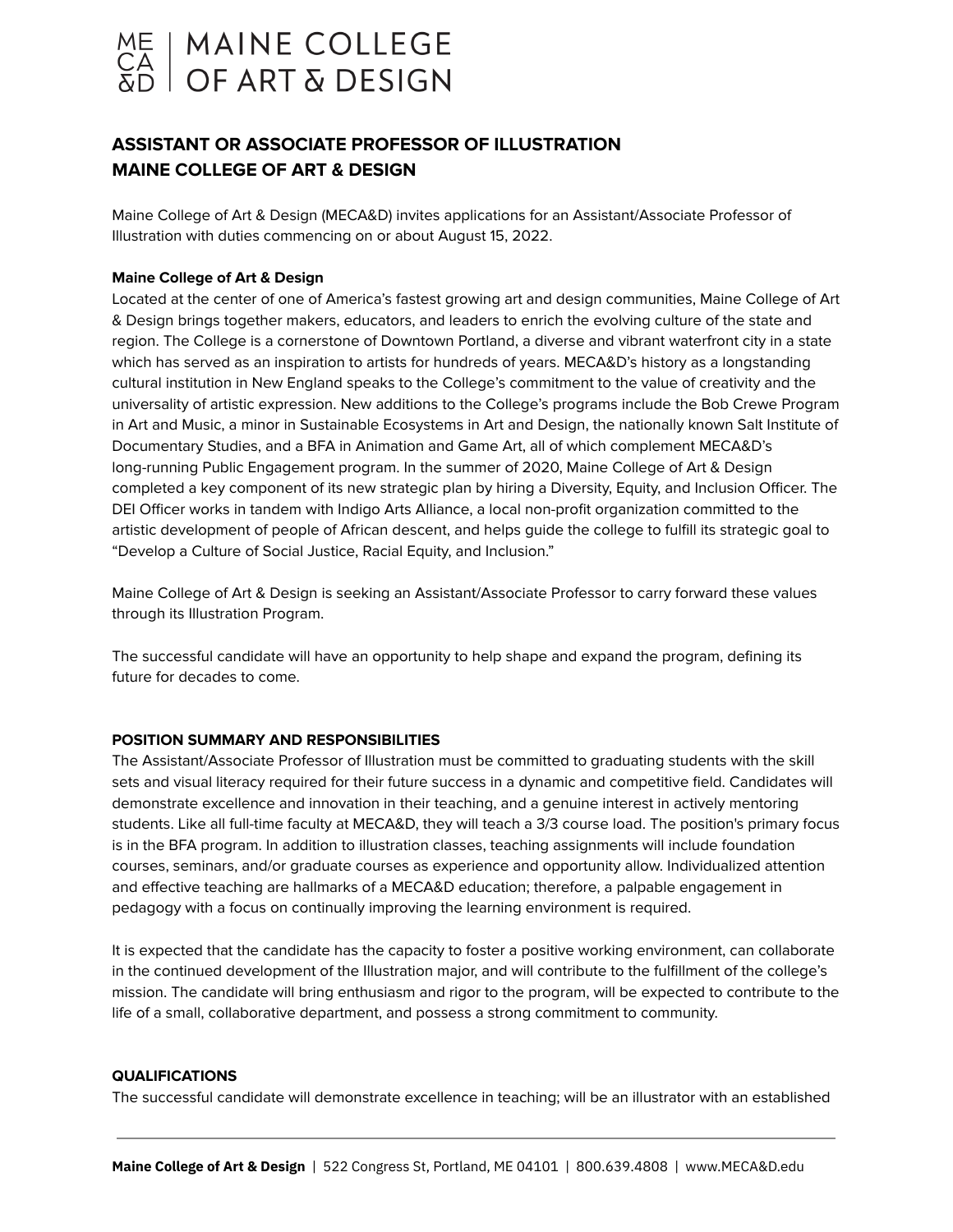record of creative achievement and professional accomplishment who is deeply engaged with current industry knowledge, standards, and best practices. A terminal degree (MFA) in Illustration or a related field is preferred but not required. The successful candidate will have strong interpersonal skills.

Preferred Qualifications Include:

- Demonstrate excellence in teaching to undergraduate students with knowledge of both historic traditions and current trends in illustration/graphic arts.
- An extensive and high level of skill in traditional illustration media, along with strong knowledge of digital media and the ability to readily adapt to new media and technologies.
- The ability and desire to teach across a wide range of undergraduate illustration courses, both in content and learning level, as well as teaching recurring electives within the candidate's expertise.
- Professional illustration experience and a record of accomplishment in the field of illustration is required.
- An MFA or equivalent experience as a professional is required.
- Evidence of curriculum development and college service is desirable.

### **BENEFITS**

Compensation ranges from \$50,000 to \$62,000, based on experience and rank. Faculty's full-time engagement with the college typically ranges from mid-August to mid-May. A comprehensive benefits package is offered, including health, dental, and retirement benefits.

### **APPLICATION PROCEDURE**

Candidates who submit their materials by January 17, 2022 are assured full consideration; however, applications will be accepted until the position is filled. Digital applications are required. In one PDF file not to exceed 25MB please include:

(1) an application letter that describes how the candidate's experience, accomplishments and qualifications intersect with the position;

- (2) a curriculum vitae;
- (3) a teaching philosophy;
- (4) a diversity statement;
- (5) portfolio of work and/or link to website

(6) if available, 20 examples of student work in a digital format (these can be links to finished projects as well as images of work);

(7) a list of technical skills; and

(8) the names and contact information for four current references, one of which should be a student or former student.

Attach the PDF to an email and send to employment@meca.edu. Place "Illustration Search: [Your Name]" in the subject line. Applications will be kept confidential until such time as candidates visit campus.

# **DIVERSITY**

Maine College of Art & Design recognizes that diversity is integral to the academic experience and strives to foster an inclusive culture defined by respect, equity and social responsibility. Successful candidates will have demonstrated experience in working with diverse populations, and supporting an inclusive and